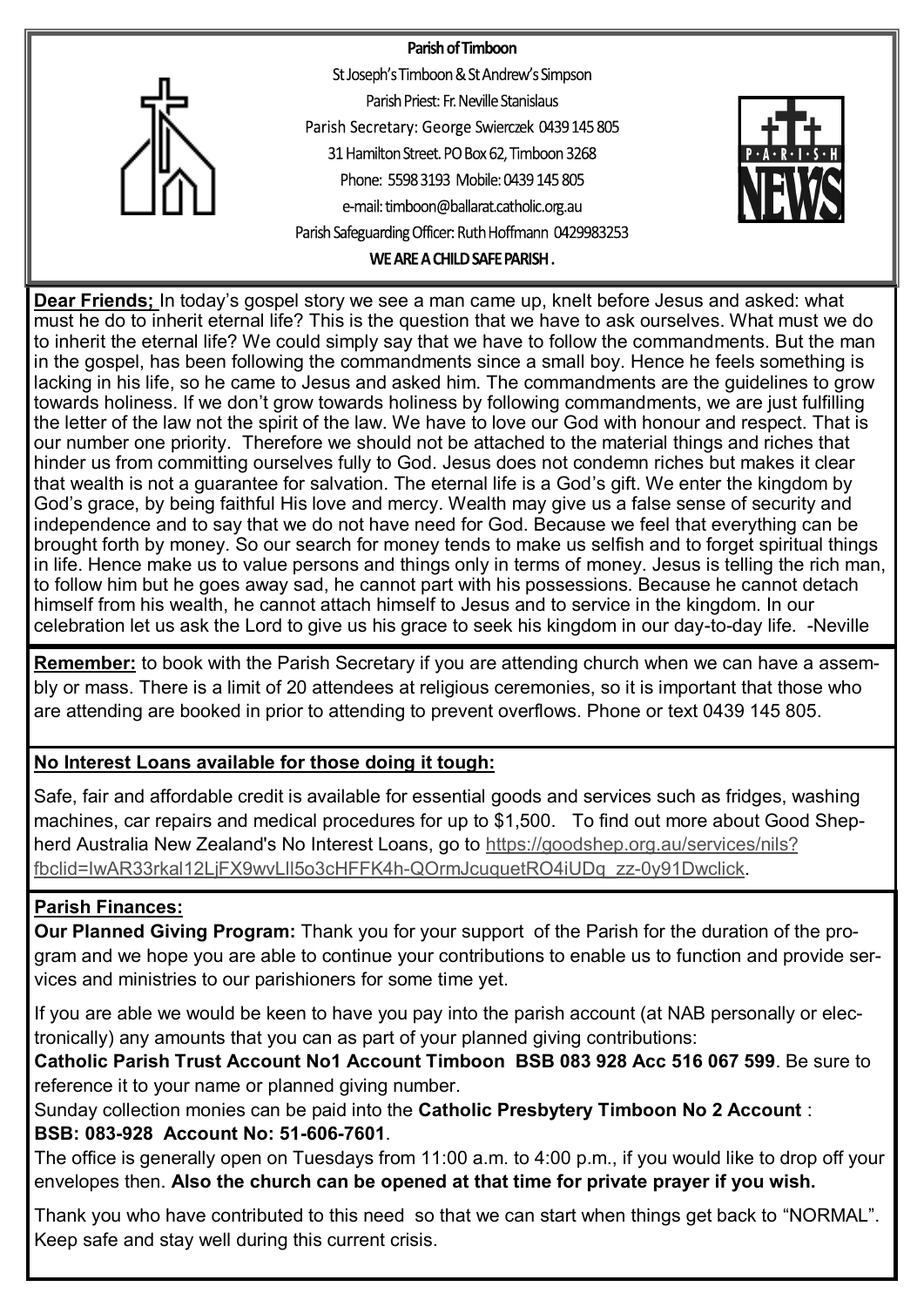**Our Sick:** Bailey Delaney, Pat Thornton, Bernadette Moloney, Gina Vogels

**Anniversaries In October:** Graham Cecil. Frank McKinnon. Gus Dickman. Edith Delahanty. Eileen Bartels. Sandra Van Kempan. Ann Ryan. Greg Carey. Lucy Nicholson. Marilyn Vogels. Laurence Dillon. Johan Gagel. June Hunt. Jason McKenzie.



Our new **Finance Committee** has been appointed consisting of Patty Martin, Noel McKinnon, Michael O'Keeffe, Kevin Robertson and Anthony O'Connor. We wish them well in their new roles and in the performance of their duties. There will also be a Finance Committee meeting on the 19<sup>th</sup> October, at 6pm, in the presbytery.

## **Novel coronavirus (COVID-19)**

COVID restrictions have changed in regional Victoria as of 11.59pm on Thursday, September 9, 2021. More information is available on the government website [https://www.coronavirus.vic.gov.au/religion](https://www.coronavirus.vic.gov.au/religion-and-ceremony-regional-victoria)-and-ceremony[regional](https://www.coronavirus.vic.gov.au/religion-and-ceremony-regional-victoria)-victoria. Updates are also be available from the diocesan website [https://www.ballarat.catholic.org.au/](https://www.ballarat.catholic.org.au/coronavirus-the-churchs-information-and-advice-2/) coronavirus-the-churchs-[information](https://www.ballarat.catholic.org.au/coronavirus-the-churchs-information-and-advice-2/)-and-advice-2/.

**The Shared Table**; In the Year of Eucharist 2005, Fr Mick McKinnon issued an invitation to parishioners to share one plate of food a day from your table with a child living in Lima.

So, again this year Fr Mick writes: "You are invited to make a commitment of \$1.00 a week out of your household grocery budget, amounting to a donation of \$52.00 a year. This money will be directly used solely for the purpose of the Shared Table".

For donation forms and more information: Enid O'Connor 0447 983 296

**Plenary Council Prayer Campaign:** People across the country are invited to participate in the "Fan the Flame" prayer campaign leading up to the first assembly of the Fifth Plenary Council of Australia. The assembly starts on October 3. Campaign materials include resources for personal and communal prayer, reflection, musical suggestions and multimedia content. Find the resources at [www.plenarycouncil.catholic.org.au/fantheflame/](http://www.plenarycouncil.catholic.org.au/fantheflame/)

| Timboon         | October 10th           | October 17th         | October 24th           |
|-----------------|------------------------|----------------------|------------------------|
|                 | <b>Assembly 9:00am</b> | Mass 9:00am          | <b>Assembly 9:00am</b> |
|                 |                        |                      |                        |
| Welcome         | A McMeel               | <b>K</b> Currell     | L Tregea               |
| Leaders         | C Martin K Currell     |                      | R Hoffman A Vogels     |
| <b>Statue</b>   | M Turner               | <b>B</b> Moloney     | TO' Connor EO' Connor  |
| Reader          | T O'Connor             | A Vogels             | N McKinnon             |
| <b>POF</b>      | J McInerney            | S Jayakody           | C Marr                 |
| E.M.H.C.        | C Marr                 |                      | <b>K</b> Currell       |
| <b>Bulletin</b> | Denny Family           | Denny Family         | Denny Family           |
| Slides          | P Nicholson            | P Nicholson          | P Nicholson            |
| Cleaners        | <b>Vogels Family</b>   | <b>Vogels Family</b> | <b>Vogels Family</b>   |
| Simpson         | <b>Assembly</b>        | Closed               | <b>Assembly</b>        |
|                 | 9:00am                 |                      | 9:00am                 |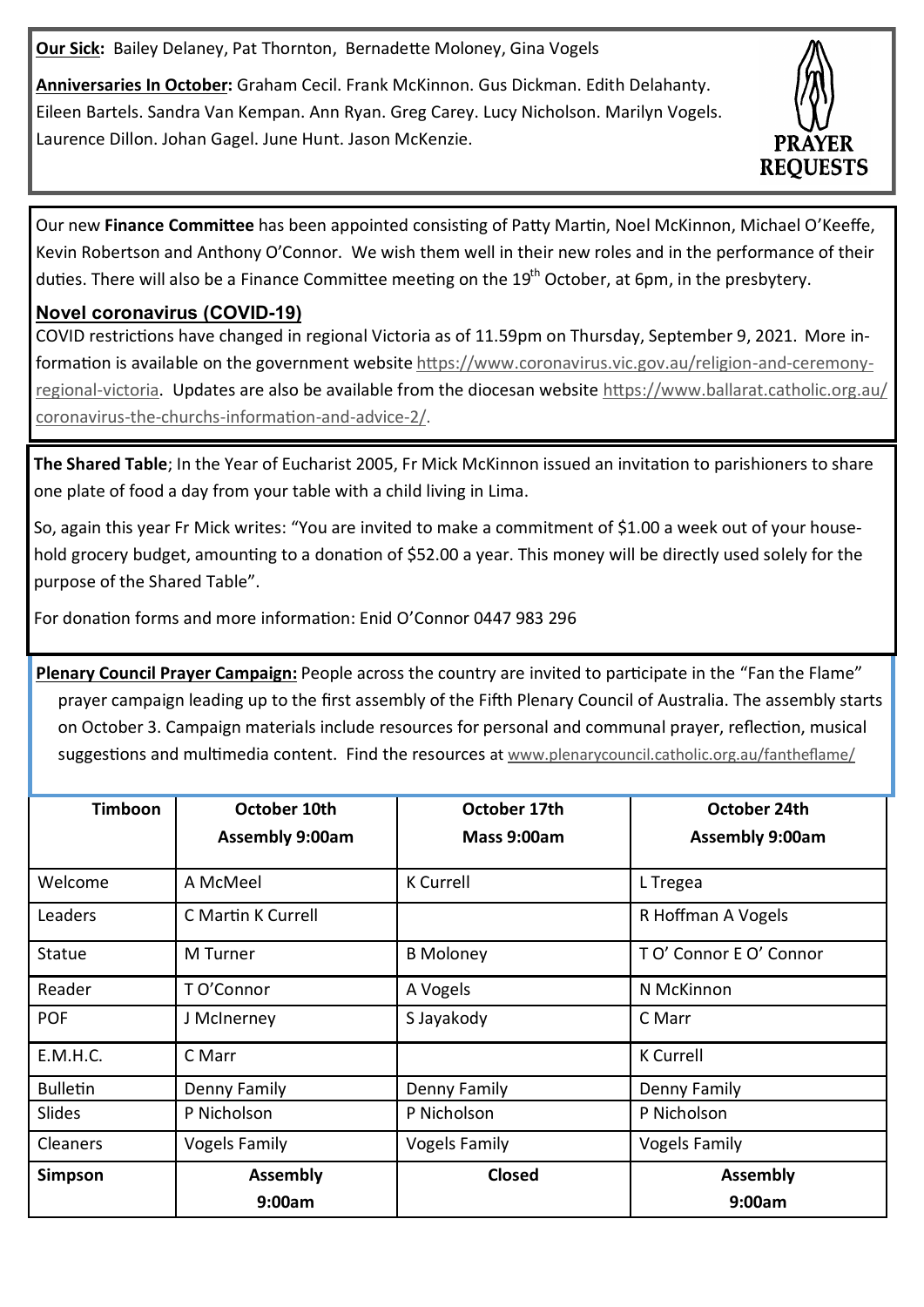# $28<sup>th</sup>$  Sunday in Ord/Time, Year B. **LITURGY OF THE WORD**

**First Reading:** [Wis 7:7](https://liturgyhelp.com/ritual/lectionary/LectionaryList%7Cwis#wis007)-11 A reading from the book of Wisdom

*In comparison to wisdom, I held riches as nothing.*

I prayed, and understanding was given me; I entreated, and the spirit of Wisdom came to me. I esteemed her more than sceptres and thrones; compared with her, I held riches as nothing. I reckoned

no priceless stone to be her peer, for compared with her, all gold is a pinch of sand, and beside her silver ranks as mud. I loved her more than health or beauty, preferred her to the light, since her radiance never sleeps. In her company all good things came to me,at her hands riches not to be numbered.

### **This is the word of the Lord.**

#### **Responsorial Psalm:** Ps 89:12-[17. R. v.14](https://liturgyhelp.com/ritual/lectionary/LectionaryListPsalm%7Cpsm) *(R.) Fill us with your love, O Lord, and we will sing for joy!*

- 1. Make us know the shortness of our life that we may gain wisdom of heart. Lord, relent! Is your anger forever? Show pity to your servants. (R.)
- 2. In the morning, fill us with your love; we shall exult and rejoice all our days. Give us joy to balance our affliction for the years when we knew misfortune. (R.)
- 3. Show forth your work to your servants; let your glory shine on their children. Let the favour of the Lord be upon us: give success to the work of our hands. (R.)

# **Second Reading:** [Heb 4:12](https://liturgyhelp.com/ritual/lectionary/LectionaryList%7Cheb#heb004)-13

#### A reading from the letter to the Hebrews

*The word of God discerns the thoughts and intentions of the heart.*

The word of God is something alive and active; it cuts like any double-edged sword but more finely: it can slip through the place where the soul is divided from the spirit, or joints from the marrow; it can judge the secret emotions and thoughts. No created thing can hide from him; everything is uncovered and open to the eyes of the one to whom we must give account of ourselves.

glory and splendour because he submitted to death; by God's grace he had to experience death for all mankind.

As it was his purpose to bring a great many of his sons into glory, it was appropriate that God, for whom everything exists and through whom everything exists, should make perfect, through suffering, the leader who would take them to their salvation. For the one who sanctifies, and the ones who are sanctified, are of the same stock; that is why he openly calls them brothers.

#### **This is the word of the Lord.**

**Gospel Acclamation** (Please stand for the Gospel Acclamation) [Mt 5:3](https://liturgyhelp.com/ritual/lectionary/LectionaryListGosAc%7Cmtw#mtw005)

Alleluia, alleluia! Happy the poor in spirit; the kingdom of heaven is theirs! Alleluia!